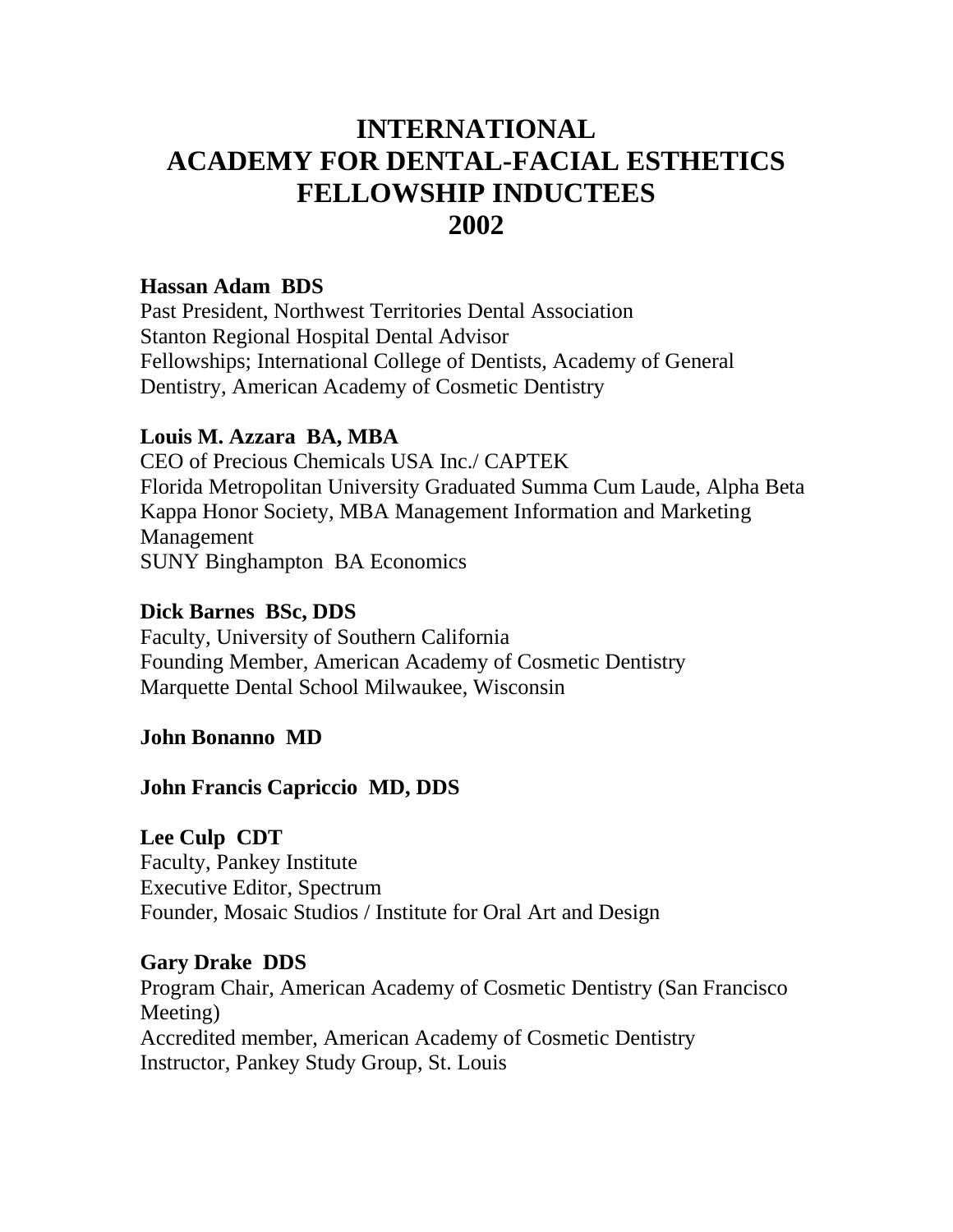## **Dean A. Elledge DDS, MS, BS**

Associate Director, Advanced Education in General Dentistry, University of Missouri-Kansas City Associate Professor in Fixed Prosthodontics "Teacher of Year" University of Missouri-Kansas City

## **Edward M. Feinberg DMD, BS**

Chairman, ADA Subcommittee on Professional Communications Council Chairman, New York State Dental Association Past President, Scarsdale Dental Society

## **John Flucke DDS BS**

Adjunct Faculty University of Missouni-Kansas City Technology Consultant/ Editor Dental Practice Report Director, Greater Kansas City Dental Society

## **David Gershon MD, JD, MPH**

## **Gary Glassman DDS, FRCD(C), FADI**

Faculty, Unibversity of Toronto (Endodontics) Past President, George Hare Endodontic Study Club

## **Thomas S. Greggs CDT**

Accredited Member, American Academy of Cosmetic Dentistry Faculty, University of Minnesota, State University of New York at Buffalo, Baylor, Case Western Reserve

## **Jeffrey Hoos DDS**

Fellow, Academy of General Dentistry President, Giraffe Society

## **Stuart L. Isler DMD AB**

Board of Directors, American Academy of Esthetic Dentistry Editor in Chief, Journal Esthetic Dentistry Dental Chairman, St. Clare' Hospital

## **Juliana Kim DDH, BS, MS**

Editorial Board, Journal of Practical Hygiene, RDH Magazine Assistant Professor, College of Health Sciences Old Dominion University Norfolk Virginia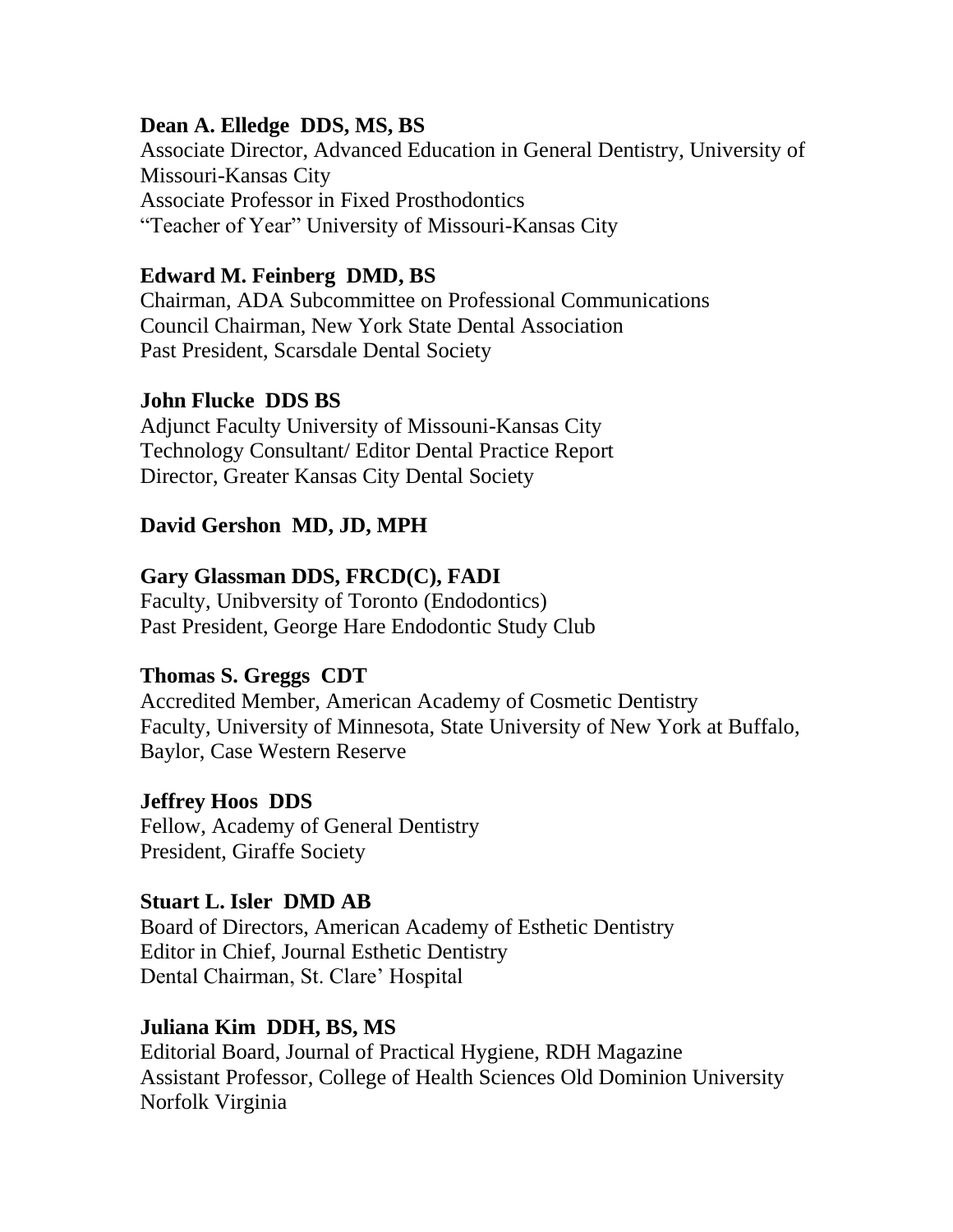## **James Klim DDS, BS, FAGD**

Accredited Member, American Academy of Cosmetic Dentistry Clinical Instructor, Las Vegas Institute of Advanced Dentistry Graduated Summa cum Laude, Valedictorian Loma Linda University

#### **Gerard Kugel DMD, MS, FACD, FICD, FAGD, FADM**

Associate Dean for Research, Tufts University School of Dental Medicine Head of the Division of Operative Dentistry, Tufts University School of Dental Medicine

#### **Robert Lacosse Bsc, DDS**

Accredited by the American Academy of Cosmetic Dentistry Fellow, Academy of General Dentistry

## **Robert Lee BDS, MBA**

Clinical Tutor, University of Melbourne Restorative Marketing Manager, Heraeus Kulzer Inc –USA

## **Claudio Levato DDS, BS, BA**

Technology Editor, Dental Practice Report Chairman of Oral Medicine Department, Gottlieb Memorial Hospital

#### **Guy M. Lewis DDS, BS**

Adjunct Professor, Baylor College of Dentistry Founding and Accredited Member, American Academy of Cosmetic **Dentistry** 

#### **Katherine Liddle BS**

Managing partner, All Dental ProdX Founder and Vice President, Women in the Dental Trade

#### **John Lucchese Jr DDS**

Graduate, University of Buffalo Continuum Post-graduate Program in Esthetic Dentistry Fellow, Academy of General Dentistry

#### **Robert P. Marbach CDT BA**

Board of Directors, Pankey Institute Technical Advisory Board, Spectrum Magazine President – Pastoral Council, St. Elizabeth Ann Seton Catholic Church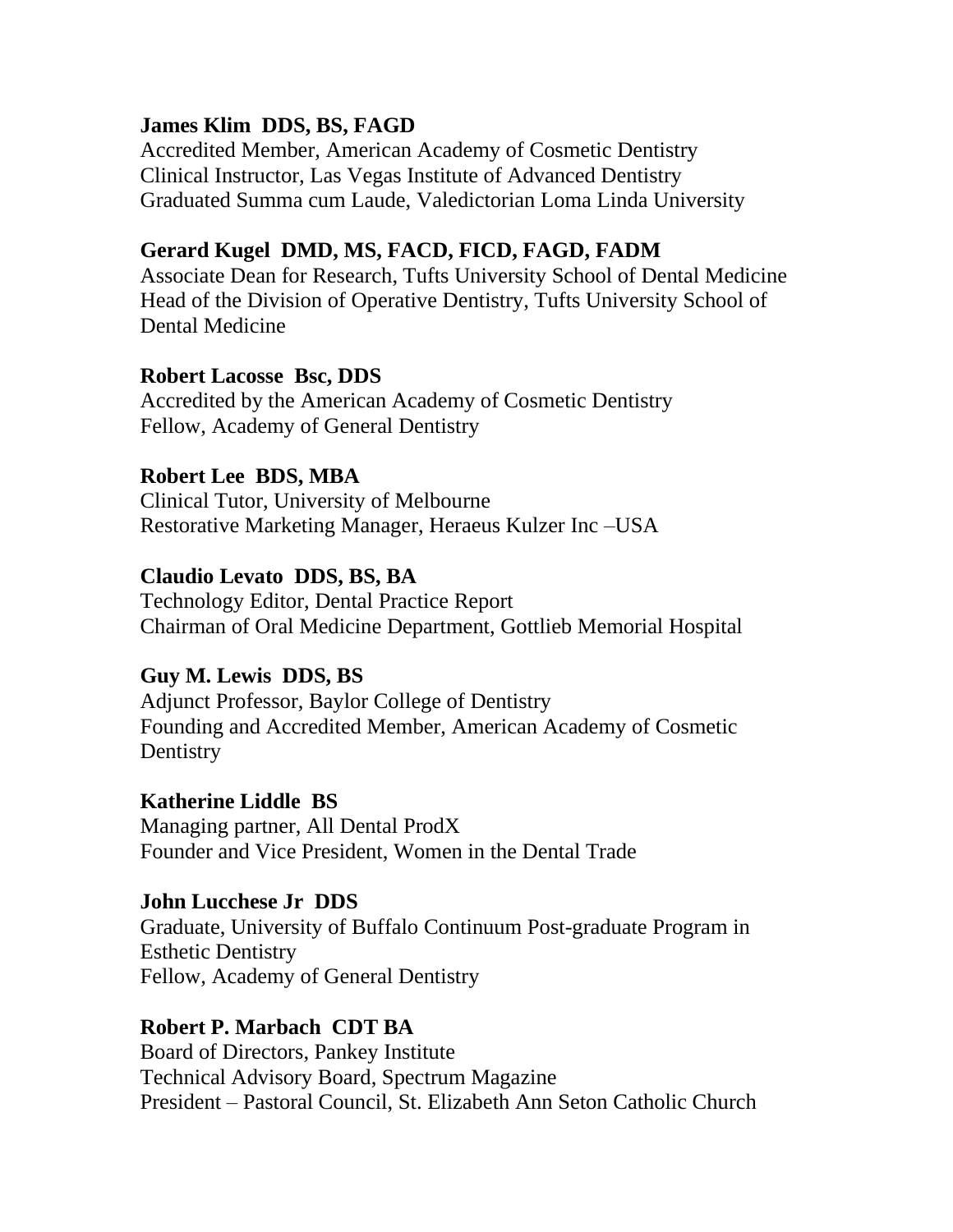#### **Chris Mazzola DDS, BS**

Accredited Member, American Academy of Cosmetic Dentistry Chief of Staff, Wood River Medical Center Board of Directors, American Academy of Cosmetic Dentistry

## **Steve McMaster BA, MBA**

Vice President Worldwide Marketing, SSWhite Past Director New Products and Licensing & Acquisition, Block Drug Co.

#### **Elliot Mechanic DDS BS**

Coordinator of Scientific Program, Hexagon Study Club, Premier Study Club Past President Montreal Executive Association

## **Barry Musikant BA, DMD**

Essential Dental Systems

#### **Ross W. Nash DDS**  Accredited Member and Fellow, American Academy of Cosmetic Dentisry Clinical Instructor, Medical College of Georgeia Director, Ross Nash Seminars

## **Tuyen Nguyen DDS BS**

Involved with New York Cares Resident, Metropolitan Hospital

## **Ettore Palmeri BA, BED**

Publisher, Spectrum Magazine, Canadian Journal of Dental Technology Coordinator of York University English Language Institute, Toronto

#### **Mark L. Pitel DMD, BS, FAGD**

Director, Scientific and Clinical Affairs, Heraeus Kulzer Inc. Lecturer and Author in esthetic dentistry

## **James Radcliffe BA** Associate Publisher, Dentistry Today

Bachelor of Arts Degree, University of Kansas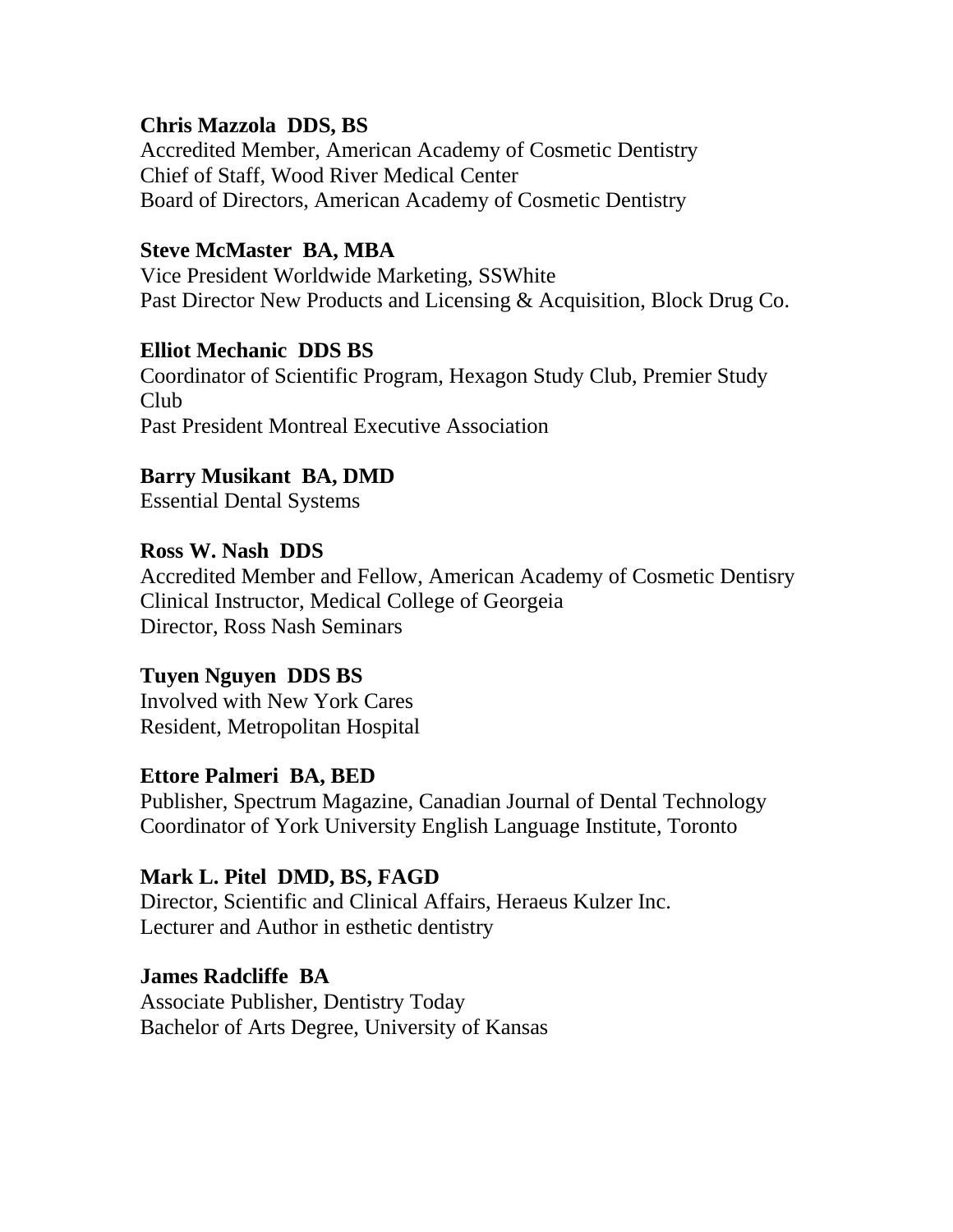## **Reneida Reyes DDS, PG PEDO, MPH, AAS, RDH, BA**

Section Chief Pedo, Methodist Hospital Past Chairman, New York State Board for Dentistry President, Northeast Regional Board of Dental Examiners

#### **Suzanne Reyto**

Past Director, American Academy of Cosmetic Dentistry ADFE Symposium Coordinator

#### **Mary Frances Riley DDS**

"TV Dentist" on all local morning shows in Houston Featured in "How to be Wrinkle-Free: Look Younger Longer Without Plastic Surgery"

#### **Matthew R. Roberts CDT**

Accredited Member, American Academy of Cosmetic Dentistry Editorial Board, Spectrum Magazine

#### **James D. Rosthele DDS, BS**

President, New Orleans Dental Association Associate Clinical Instructor, LSU Cosmetic Continum

#### **Khalil S Saghezchi BS, DDS**

Co-Founder, American Academy of Cosmetic Dentistry, North California Chapter Accredited, American Academy of Cosmetic Dentistry

#### **Jared Shore DMD BS**

Assistant Clinical Professor, Columbia Presbyterian Medical Center Fellowship, Sjogrens Syndrome Foundation

#### **Mary S. Stonisch DDS, BA**

Accredited Member, American Academy of Cosmetic Dentistry Fellow, American Academy of General Dentistry Associate Staff, Department of Oral Surgery

#### **Edwin Tash DDS**